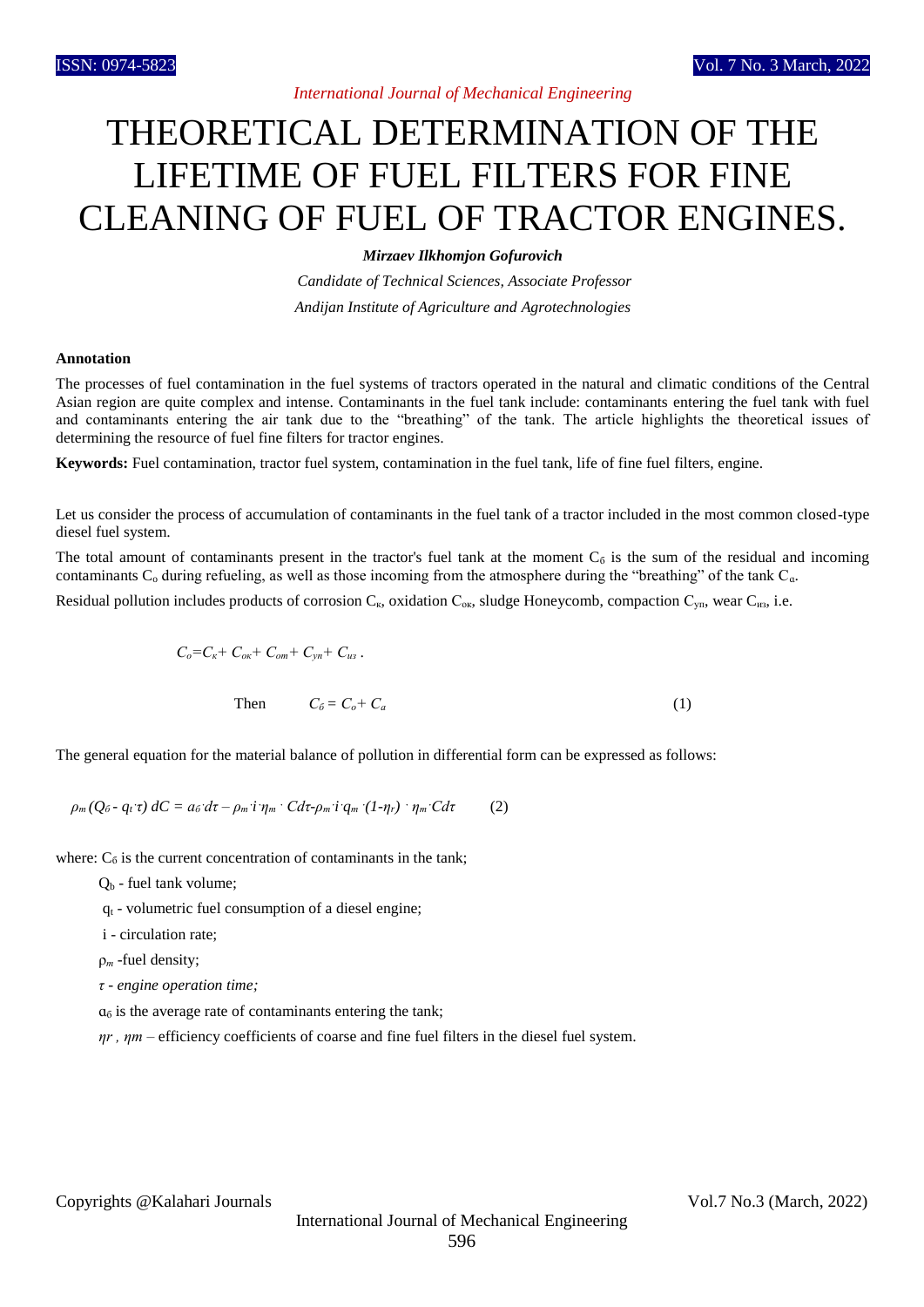

**Picture. 1 Scheme of accumulation and purification of fuel of a tractor diesel engine**

1-engine; 2-fuel tank; 3-4 filters; 5-fuel priming pump;

6-high pressure fuel pump (ТНВД); 7-nozzle.

The right part of the control (2) expresses an infinitesimal change in the mass of contaminants in the fuel tank. The left side shows the difference between the elementary amount of pollutants coming from the atmosphere at a speed  $a_6$  and the amount of pollutants retained by the cleaning equipment.

Separating the variables and integrating equation (2), we obtain:

$$
\int_{C_o}^{C_\delta^{\tau}} \frac{\alpha c}{\alpha_{\delta} - \rho_{T} \cdot q_{T} \cdot \theta_{\phi} \cdot C} = \int_o^{\tau} \frac{d\,\tau}{\rho_{T} \cdot (Q_{\delta} - q_{T} \cdot \tau)}
$$

or when  $Q_{\tau} = q_m \cdot \tau$ 

$$
C_{\delta}^{\tau} = \frac{a_{\delta}}{\rho_{T} \cdot q_{T} \cdot e_{\phi}} \left[ 1 - e^{-\frac{e_{\phi} \cdot \ln\left(1 - \frac{Q_{\tau}}{Q_{\delta}}\right)}{2}} \right] + C_{o} \cdot e^{-\frac{e_{\phi} \cdot \ln\left(1 - \frac{Q_{\tau}}{Q_{\delta}}\right)}{2}}
$$

where:

Copyrights @Kalahari Journals Vol.7 No.3 (March, 2022)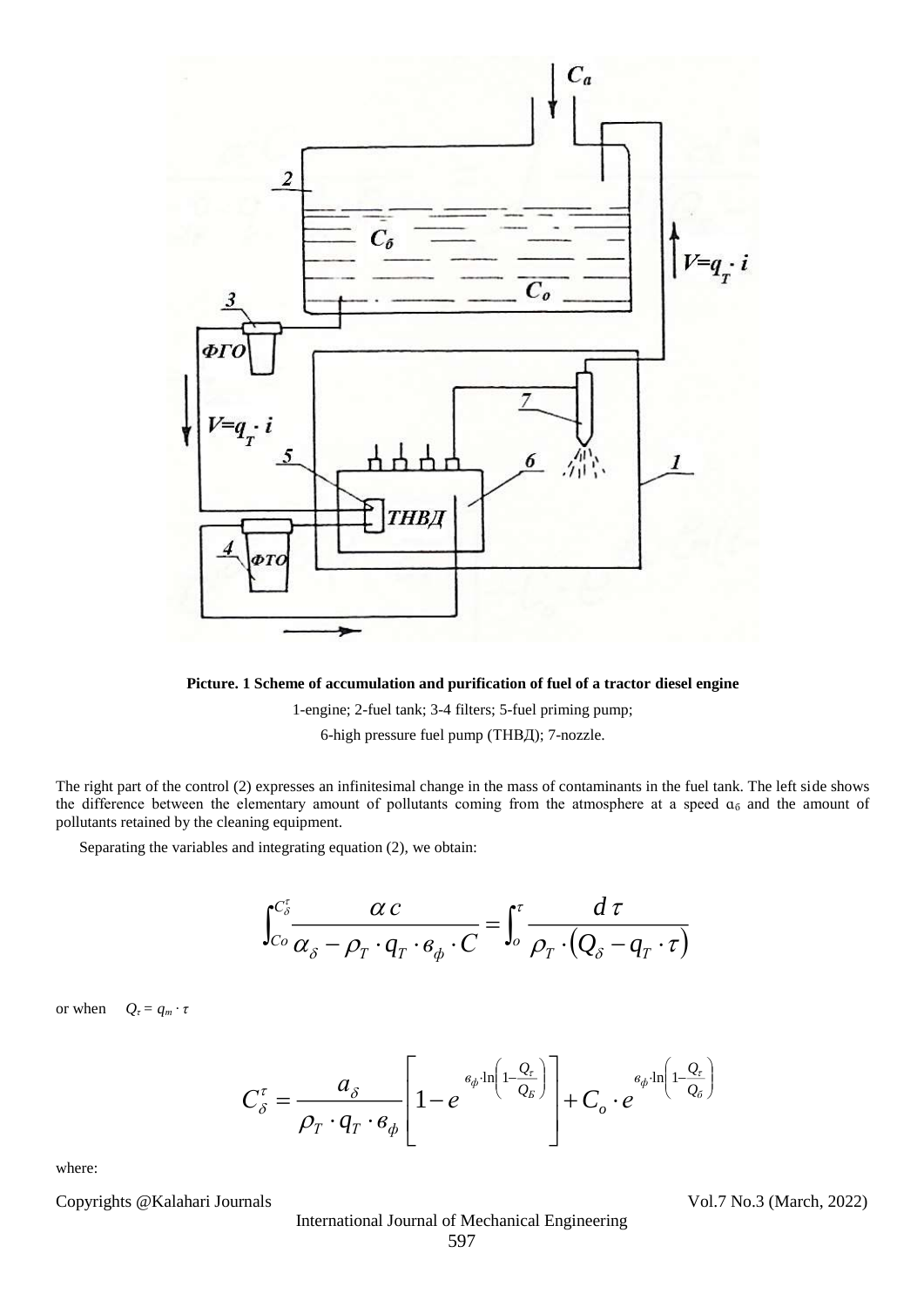$C_6$  – current contamination of the fuel in the tank;

 $\mathcal{B}_{\phi} = i[\eta_{z} + (1 - \eta_{z}) \cdot \eta_{m}]$  - a parameter that takes into account the effect of fuel cleaning on the process of pollution accumulation.

It follows from formula (3) that the contamination of the fuel increases with a constant flow of impurities into the tank and a decreasing amount of fuel in it.

For the average fuel level in the tank  $Q_6/Q_\tau=0.5$ , we obtain the concentration averaged over the time the fuel has been drawn out of the tank:

$$
C_{\delta} = \frac{q_{\delta}}{6_{\phi}} \left( 1 - e^{-0.76_{\phi}} \right) + C_{o} \cdot e^{-0.76_{\phi}}
$$

Where is attracted *Т Т б б*  $p_{\scriptscriptstyle T} \cdot q$ *а*  $q_{\scriptscriptstyle{\delta}} = \frac{1}{p_{\scriptscriptstyle{T}}}$  $\frac{1}{n}$   $\frac{1}{n}$  represents the relative amount of contaminants entering the fuel tank during its operation, and  $C_0$  is the concentration of residual and fuel-borne contaminants during refueling.

In the absence of filters ( $B_{\phi} = 0$ ), formula (4)

takes the form:

$$
C_{\delta}^{\tau} = C_o + q_{\delta} \left[ -\ln(1 - Q_{\tau} / Q_{\delta}) \right]
$$

There fore, the average value of fuel contamination in the tank can be represented as follows:

$$
C_{\delta} = \frac{q_{\delta}}{a_{\phi}} \left( 1 - e^{-0.7 a_{\phi}} \right) + C_{o}^{\delta}
$$

At  $\varepsilon_{\phi} = 0$ ,  $C_{\tilde{\theta}} = 0.7 q_{\tilde{\theta}}$ .

Formula (5) denotes:

$$
C_o^{\delta}=C_o\cdot e^{-0.7s_{\phi}}
$$

In formula (5), the parameter qb significantly depends on the conditional rate of pollution ingress ab. Pollution comes, as a rule, during the "breathing" of the tank, due to a number of factors. Usually a large "breathing" of tanks is due to the gradual filling of the tank with air as fuel is consumed. Small "breaths" are caused by fluctuations in the temperature of air and fuel in tanks, pressure, air flows outside the tank, vibration, the design of the breathing system, etc.

In the absence of air filtration in the breathing system of the fuel tank with a known dust content of the air Sv, the rate of pollution ingress can be summarized as follows:

$$
a_{\delta} = q_{T} \cdot K_{\epsilon} \cdot \mathfrak{Z}_{\epsilon}
$$

where:

Copyrights @Kalahari Journals Vol.7 No.3 (March, 2022)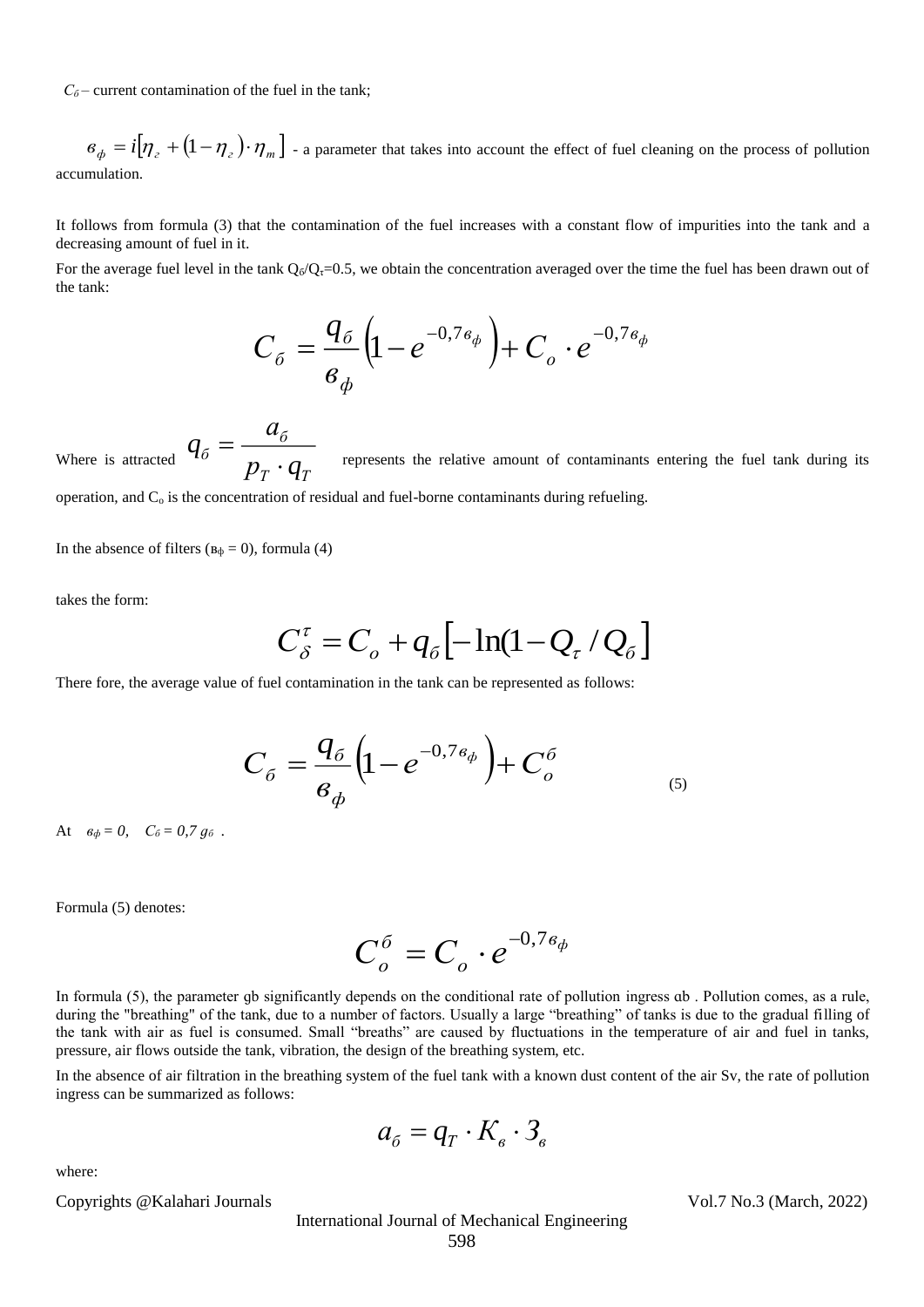*К<sup>в</sup>* - conditional air exchange rate in the fuel tank or coefficient of intensity of fuel interaction with the atmosphere in the tankatmosphere system.

Accordingly, the contamination of the fuel in the tank from formula (5) can be represented as;

$$
C_{\delta} = \frac{\kappa_{\epsilon} \cdot \mathbf{3}_{\epsilon}}{p_{T} \cdot \mathbf{6}_{\phi}} \left( 1 - e^{-0.7 \epsilon_{\phi}} \right) + C_{o}^{\delta}
$$

The Kv coefficient can be given the following physical interpretation. It shows how many times the actual average rate of contaminants entering the tank exceeds the theoretical rate, due only to air exchange during the development of the volume of fuel in the tank. The actual rate of contaminants entering the tank may be higher than the theoretical one due to periodic small "breaths" of the tanks, dust penetration into the tank through leaks. In actual operation, an increased rate of contamination may be due to the action of wind, periodically high local dust concentration in the area of the fuel tank, etc.

 Equation (6) in a generalized criterial form describes the average fuel contamination in tractor tanks over the period of one tank volume development depending on all the main factors, excluding the factors that determine the conditional air exchange rate in the tank.

Formula (6) shows that  $C_6$  linearly depends on the factors that determine the intensity of pollution from the atmosphere into the tank.

 During the operation of the tractor, as the fuel is exhausted from the tank, there is a gradual accumulation of contaminants in the remaining fuel. In general, the contamination of the fuel in the tank during operation can be expressed as follows:

$$
C_{\delta}^{\tau} = C_{o}^{\delta} + n_{\delta} \cdot C_{\delta} = C_{o}^{\delta} + \frac{G \cdot \tau}{V_{\delta}} \cdot C_{\delta}
$$

Где *б б V G n*  $\cdot$   $\tau$  $=\frac{1}{\sqrt{1-\frac{1}{\sqrt{1-\frac{1}{\sqrt{1-\frac{1}{\sqrt{1-\frac{1}{\sqrt{1-\frac{1}{\sqrt{1-\frac{1}{\sqrt{1-\frac{1}{\sqrt{1-\frac{1}{\sqrt{1-\frac{1}{\sqrt{1-\frac{1}{\sqrt{1-\frac{1}{\sqrt{1-\frac{1}{\sqrt{1-\frac{1}{\sqrt{1-\frac{1}{\sqrt{1-\frac{1}{\sqrt{1-\frac{1}{\sqrt{1-\frac{1}{\sqrt{1-\frac{1}{\sqrt{1-\frac{1}{\sqrt{1-\frac{1}{\sqrt{1-\frac{1}{\sqrt{1-\frac{1}{\sqrt{1-\frac{1}{\sqrt{1-\frac{1$ 

volume  $V_6$  and operating time τ;

*б С<sup>о</sup>* - initial contamination of the fuel in the tank.

Thus, the amount of fuel contamination in the tank from the beginning of operation during the time τ will be

$$
C_{\delta}^{\tau} = C_{o}^{\delta} + \frac{G \cdot \tau}{V_{\delta}} \cdot \frac{K_{s} \cdot \mathfrak{Z}_{s}}{p_{T} \cdot \mathfrak{e}_{\phi}} \left(1 - e^{-0.7 \mathfrak{e}_{\phi}}\right) \tag{7}
$$

In accordance with the theory of similarity and modeling, all dimensionless parameters included in formula (7) are similarity criteria /1,2/ having the following meaning:

 $V_{\scriptscriptstyle \tilde{o}}$  $\frac{G \cdot \tau}{\tau}$  - homochronism criterion (number of cycles of fuel production in the volume of the tank);

*в<sup>ф</sup>* - fuel cleaning intensity criterion;

*т р в З* - the dust content of the air entering the fuel tank, related to the density of the fuel.

Copyrights @Kalahari Journals Vol.7 No.3 (March, 2022)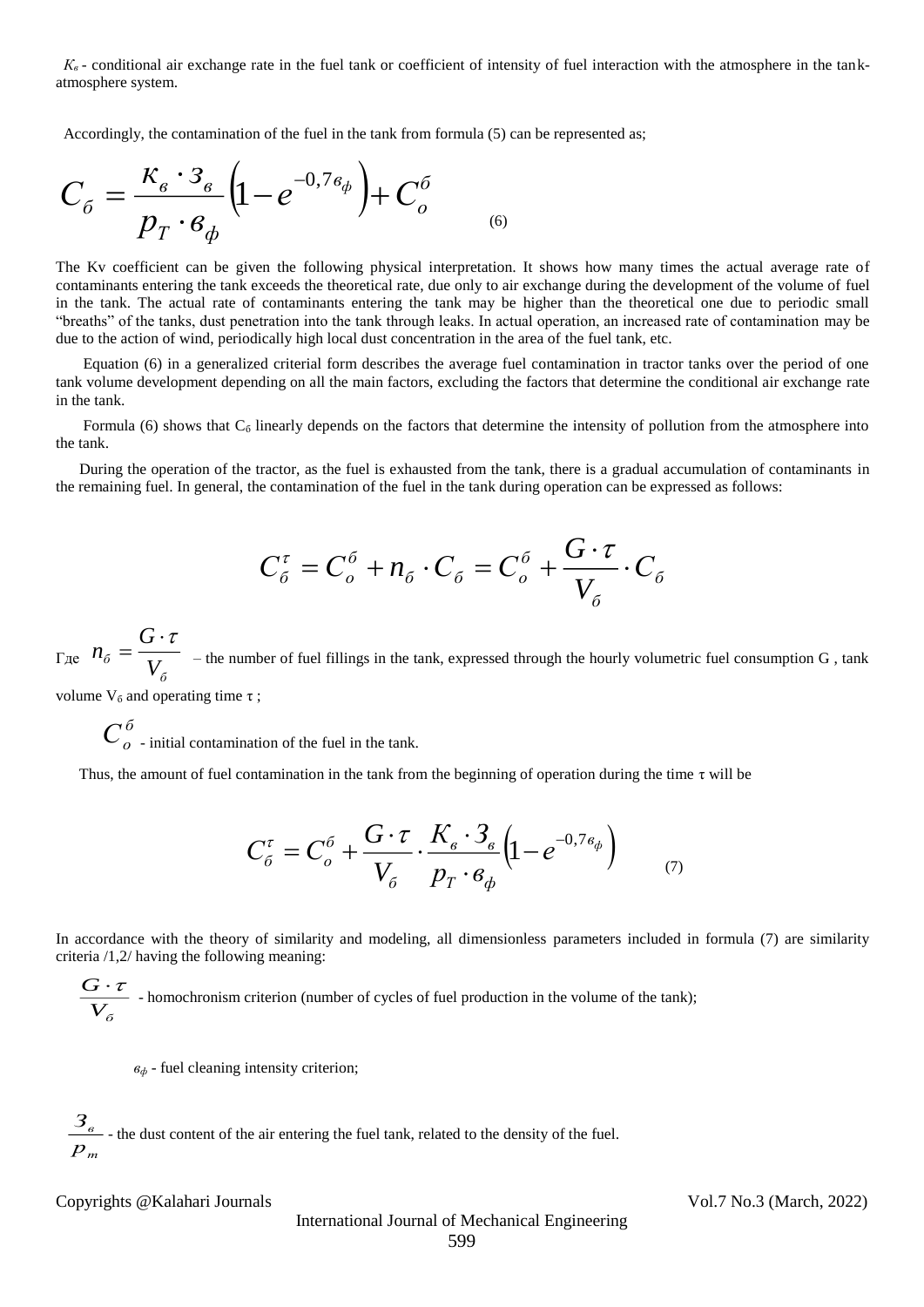The processes of fuel contamination have a significant impact on the clogging of the pores of fine fuel filters operating in the fuel systems of tractor engines. The filter resource, determined by the operating time of replaceable filter elements before replacement in units of filtered fuel volume, can be expressed as a dependence based on the assumption of intermediate-type pore clogging /2/.

$$
Q = \frac{\psi \cdot s \cdot \delta \cdot p_{\scriptscriptstyle{3}}}{K_{\scriptscriptstyle{f}} \cdot C_{\scriptscriptstyle{6}} \left[ (1 - \eta_{\scriptscriptstyle{2}}) \cdot \eta_{\scriptscriptstyle{T}} \right] \cdot \rho_{\scriptscriptstyle{T}} } \cdot \ln \left( \frac{\Delta P}{\Delta P_{\scriptscriptstyle{o}}} \right) \quad \text{as}
$$

where:

 $\eta$ <sup>*<sub><i>i*</sub></sup>  $\eta$ <sup>*z*</sup> - coefficients of completeness of filtration or efficiency of purification of contaminants by coarse and fine fuel filters;</sup> *Ψ,s,δ* - filter curtain characteristics: porosity, surface and thickness;

*Ρ<sup>т</sup> ,ρ<sup>3</sup>* - density of fuel and pollution;

*ΔРо, ΔР* - initial and final pressure difference;

*К<sup>f</sup>* - resource factor that takes into account the physico-chemical factors of the filtration process.

When testing serial fine filters under operating conditions and at the bench, the parameters Ψ, s, δ are the same. Denoting:

$$
\frac{\psi \cdot S \cdot \delta}{(1 - \eta_z) \cdot \eta_T} = B
$$

The filter element resource equation can be represented as:

$$
Q = \frac{B \cdot \rho_s}{K_f \cdot C_\sigma \cdot \rho_T} \cdot \ln\left(\frac{\Delta \rho}{\Delta \rho_o}\right) , \quad (9)
$$

With known values of the coefficient  $K_f$ , it is possible to determine the resource of fine fuel filters when they work with various filter elements.

## **Conclusion**

1. The processes of contamination and purification of diesel fuel in tractors are quite complex and intensive. Therefore, it is advisable to study them by imitation in the laboratory.

2. Based on the solution of the differential equation of the material balance, an equation was obtained that allows determining the contamination of the fuel in the tank  $C_{\sigma}^{\tau}$  during the operation.

3. Under the assumption of an intermediate filtration law, the condition of compliance with the simulation of the operation of fine fuel filters was revealed. At the same time, it is proposed to evaluate the degree of compliance with the *K<sup>f</sup>* coefficient, which takes into account the influence of physicochemical factors on the resource of fuel filters.

## **References:**

1. ГОСТ 2517-80. Нефть и нефтепродукты. Отбор проб.- М Изд. Стандартов, 1983.

- 2. Кушнеренко К.Ф. Краткий справочник по горючему. М: Воениздат, 1979 -30 с.
- 3.Грушевский А.И. Исследование фильтрации бензина и обоснование периодичности облуживания фильтров в системах питания автомобильных карбюраторных двигателей: Автореф.дис. канд.техн.наук. 441.- М.: 1970.-18 с.
- 4. Мирзаев, И. Г., & Зулунов, З. Т. (2020). Расчет потерь от испарения горизонтально-цилиндрических резервуаров. *Научный аспект*, *17*(2), 2173-2179.

Copyrights @Kalahari Journals Vol.7 No.3 (March, 2022)